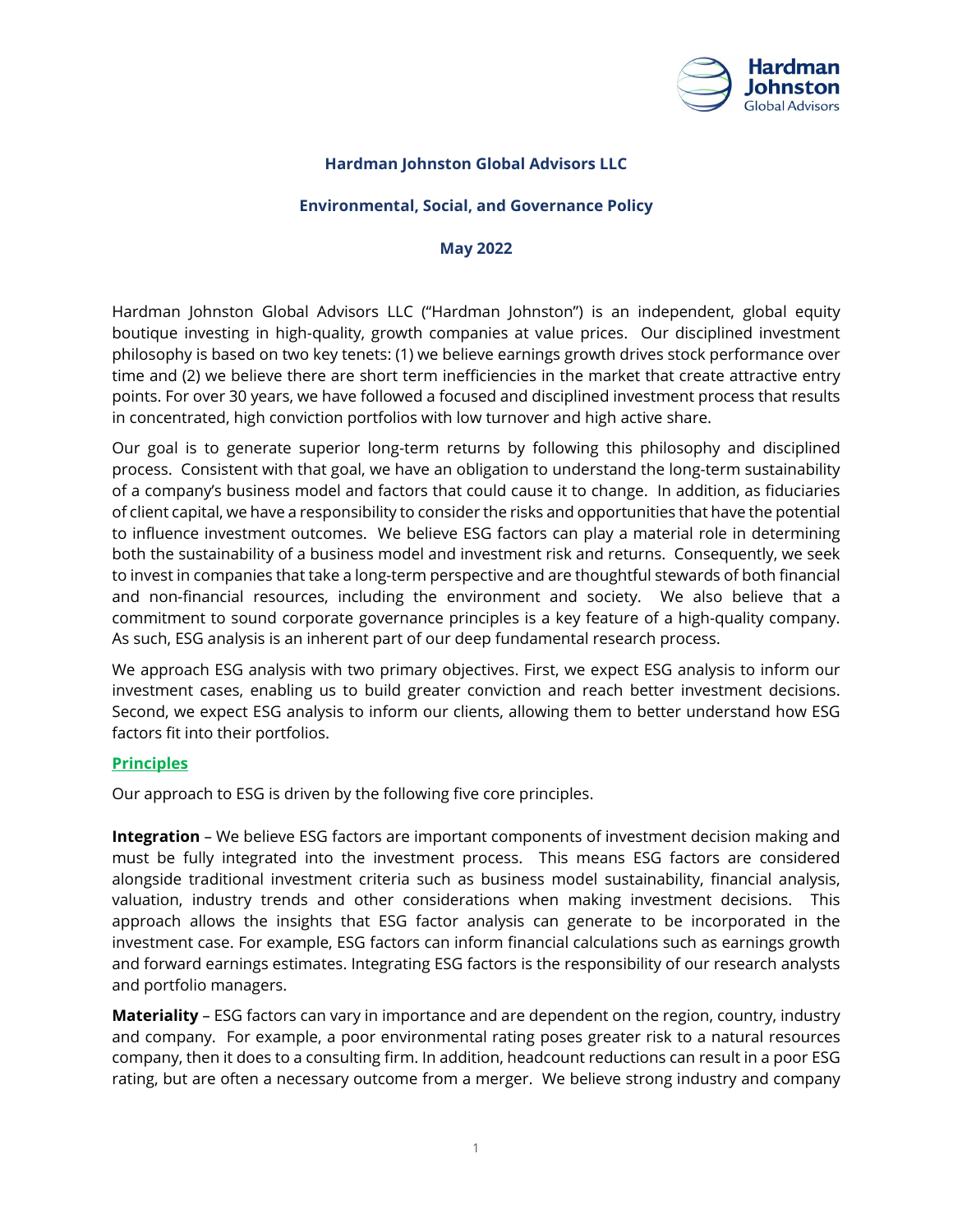

knowledge allow our investment professionals to make the appropriate judgement about which ESG factors could have the greatest investment impact.

**Independence –** While we leverage external sources in our research to identify key ESG issues, we do not rely solely on third party opinions when analyzing ESG risks. We develop our own independent view and analysis of ESG risk factors.

**Engagement** – When necessary, we engage with Company management to better understand their long-term strategy and discuss certain issues, including ESG. When merited, we will proactively express our views regarding business strategy, governance, financial reporting, ESG factors and other stakeholder considerations.

**Education** - Due to the evolving nature and complexity of ESG issues and factors Hardman Johnston makes responsible investing education and training services a priority to all relevant team members to further their skills and knowledge in ESG analysis. As part of our continuing education, we seek to participate with collaborative organizations. We recently became signatories of the internationally recognized Principles for Responsible Investment ("PRI"), and we are also considering joining other organizations.

## **Integration**

ESG research and evaluation is incorporated into every step of our investment process.

Third-party ESG ratings are loaded into our proprietary screen and ranking system, which is used to distill the global/international equity universe into a pool of potential new investment ideas. The ratings are not used in the calculation of the ranking factors for each stock but are displayed for information purposes to guide the analyst on potential issues.

The research process on a stock begins when it moves into the top quartile of our ranking tool. Initially, the analyst seeks to identify "fatal flaws" that would eliminate the company from further consideration. Significant ESG risks are one such flaw; other examples include: poor management, extreme leverage, and an overly complex business plan.

Assuming there are no "fatal flaws", the stock then moves into deep fundamental research where ESG factors are an important component of the overall analysis. At this time, ESG factors are researched along with the other investment components such as financial analysis, valuation metrics, business model sustainability, industry trends, macroeconomic and other factors. We consider an ESG factor to be material when it has the potential to significantly alter an investment enough to make it no longer attractive. Our research analysts use several techniques to evaluate the impact of an ESG factor, including adding specific data into a financial model and doing scenario analysis overlaid on the base case financial model.Our analysts will also take into consideration whether a company's overall ESG factors are improving, and managements' track record in addressing such matters. The analysts view of the company's ESG factors is included in the formal initiation report written to document the investment case and stored in our research library.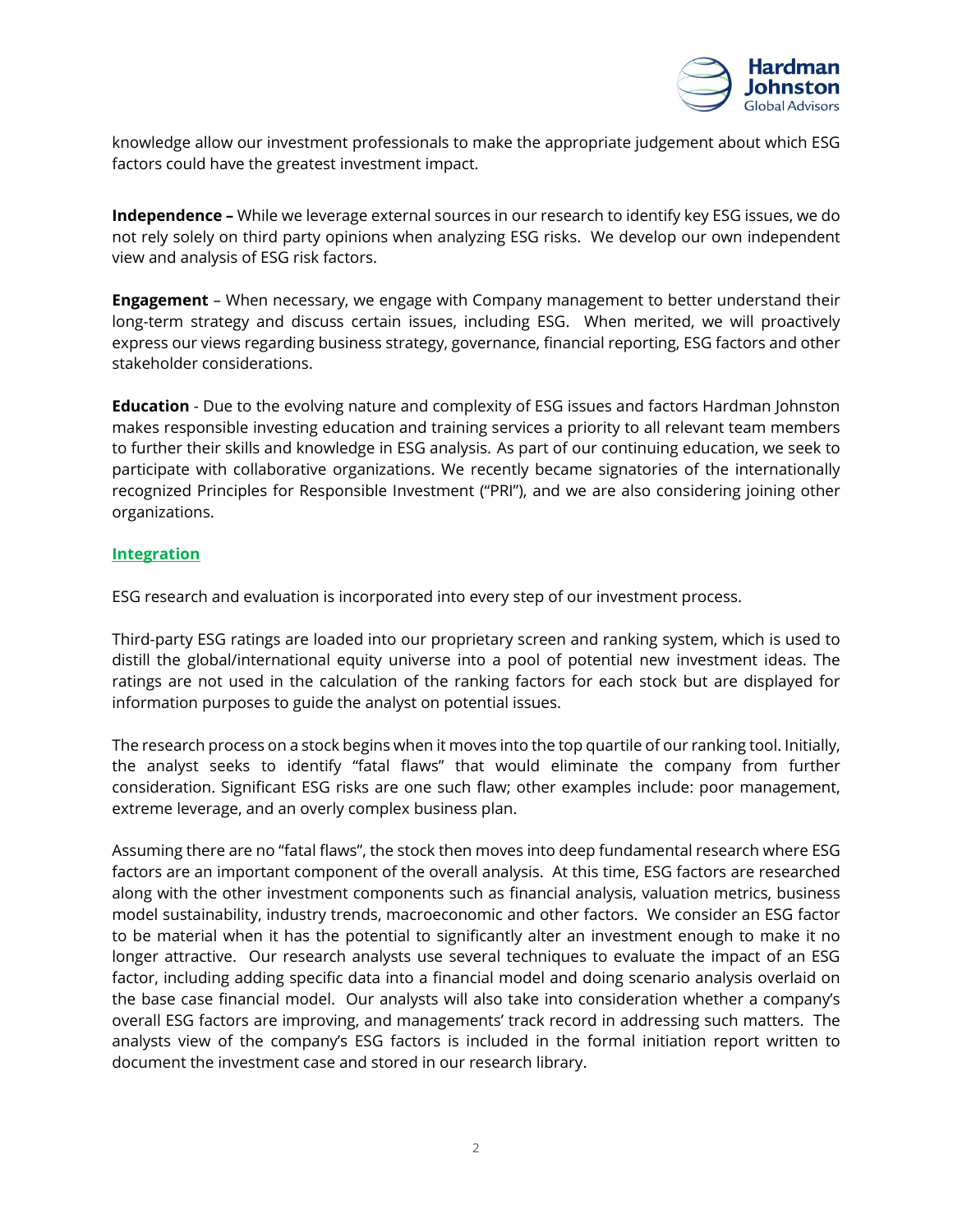

Once a stock becomes a portfolio holding, analysts and portfolio managers continue to monitor its fundamentals, including ESG factors. Updates to an investment's ESG factors, including specific changes to our evaluation techniques continue to be documented and added to our research library. In addition, third party ESG ratings for all portfolio holdings are monitored by our Senior Director, Portfolio Attribution and ESG.

Our ESG integration process does not include blanket exclusions based solely on ESG factors. Our view is that exclusions solely for ESG factors need to be considered along with the client specific investment objectives. If the decision is made to exclude without consideration of other investment components, there is the potential for a trade-off of financial return.

In order to support our analysts and portfolio managers ability to analyze ESG factors, we consider several sources, including third party ESG rating services, external experts, participation in ESG conferences and related organizations.

## **Engagement Policy**

We define engagement as the direct interaction with management and directors, as well as proxy advisors with the intent of learning about, influencing and exchanging perspectives on a company's environmental practices, corporate governance, and social issues affecting the business. Our engagement is at the company level as we seek to identify and understand ESG factors to protect and enhance our client's value creation.

Our engagement program takes place through dialogue with management and board members through investor meetings, private meetings, conference calls and proxy voting. Our engagement topics will vary between geographic regions, industries and among companies. Most of our engagement is research-driven as we seek to understand how material ESG factors affect our investment case. On occasion, we may express our concern, or suggest a specific change at a company, but these are limited situations where we believe our time and resources will be utilized effectively.

Hardman Johnston's escalation strategy is determined on a case-by-case basis. In instances when a company is demonstrating poor practices around ESG issues, we will engage with the company. If the company is not receptive or if the engagements do not lead to a desired result, we may vote against board re-elections, write letters to the board or management and, in limited cases, liquidate the position. We are not activist investors as it would take resources away from our deep fundamental research process.

ESG engagements are carried out by our research analysts and frequency of these interactions and the rationale of all our engagements are tracked internally. In addition, formal letters to management and board members are also stored internally.

# **Proxy Voting Policy**

As most of our clients entrust us with proxy voting for their portfolios, we handle this duty with the same level of care and thoughtfulness as investing. Voting guidelines are based on principles leading to long-term value creation. We understand that this is an effective way to send messages to management about policies or behavior we may not agree with. We rely on the shareholder elected board of directors to represent our client's interests and those of all shareholders. Additionally, we expect companies we invest in to adopt and adhere to governance principles that reflect good